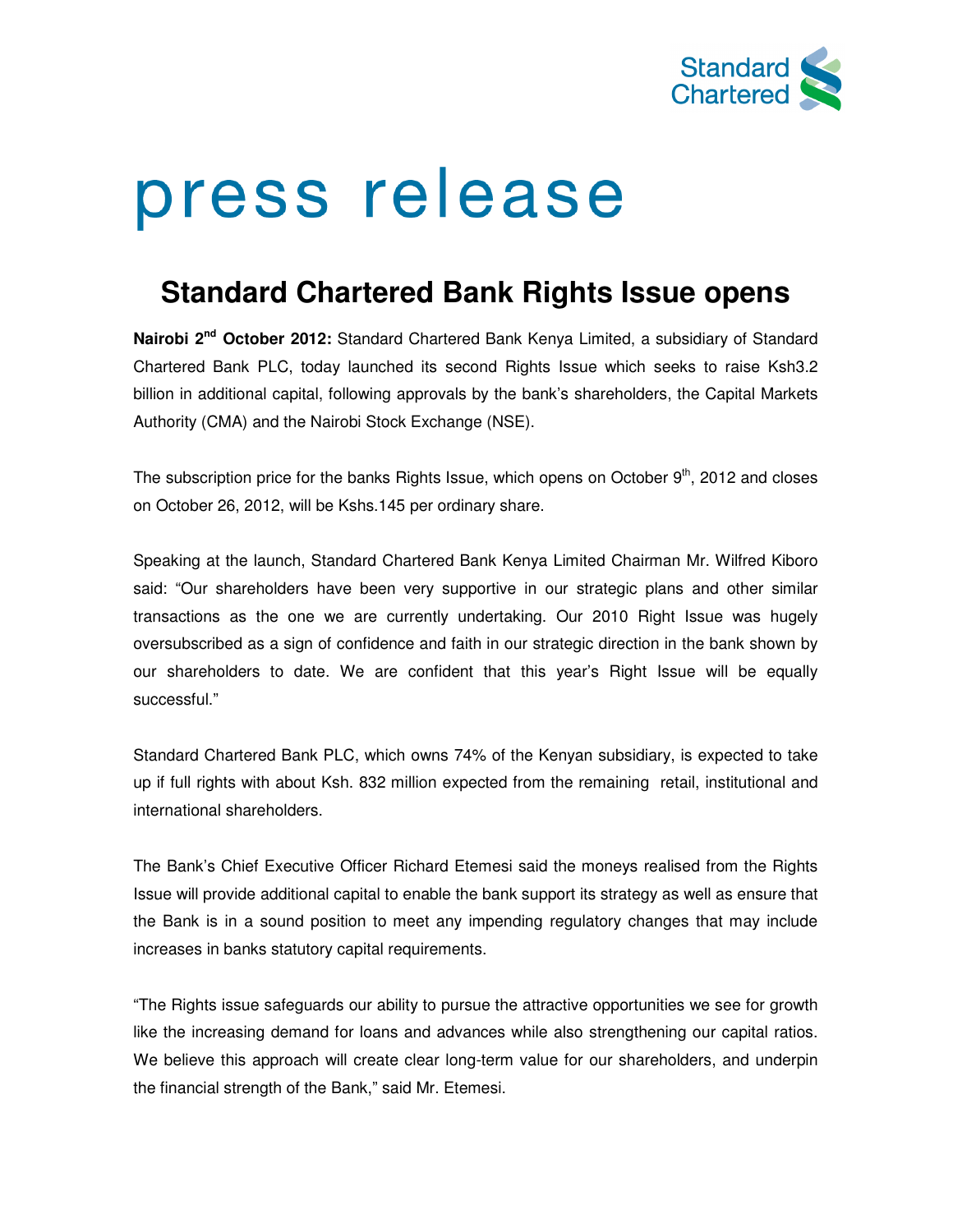Etemesi said that the bank had over the last few years, pursued a focused agenda and continued to deliver consistent good returns to its shareholders against a challenging macroeconomic environment.

"As a Bank, we continue to benefit from our deep client relationships, our network and a wellcapitalized balance sheet. We set ourselves ambitious performance goals and have consistently delivered against them. We had a record year in 2011 and an even better first half performance in 2012, with record growth in income and revenue," said Etemesi.

The Bank will offer, by way of rights 22,082,856 new shares at KShs145 each payable in full upon acceptance not later than 3.00 p.m. on  $26<sup>th</sup>$  October 2012. The Rights Issue will be on the basis of one new share for every thirteen (13) existing shares held by each shareholder. The procedures for acceptance, payment, or renunciation of the Rights are contained in the Information Memorandum which has been mailed to all shareholders.

The New Shares will, when fully paid, rank equally in all respects with the existing shares with regard to voting, dividends, liquidation proceeds and pre-emption in future capital increases.

The Bank's advisors for the Issue are; Standard Chartered Securities Kenya Limited - Lead Transaction Advisor, Standard Investment Bank - Lead Sponsoring stockbroker, Standard Chartered Bank - receiving bank while Mboya Wangong'u & Waiyaki Advocates are the Legal Advisors.

The reporting Accountant is KPMG and Custody & Registrars Services Limited will act as the Share Registrar. Image Registrars are the Data Processors for the Rights issue, while Hill + Knowlton Strategies and McCann Kenya Advertising will handle the public relations and advertising respectively.

For more information please contact;

Annie Kigira-Kinuthia or Mike Omuodo Standard Chartered Bank **Hill + Knowlton Strategies** Tel: +254 - (0)20-3293959 +254 – +254 20 444 0822/3/6/9/31 1 Email: Anne.Kigira-Kinuthia@sc.com